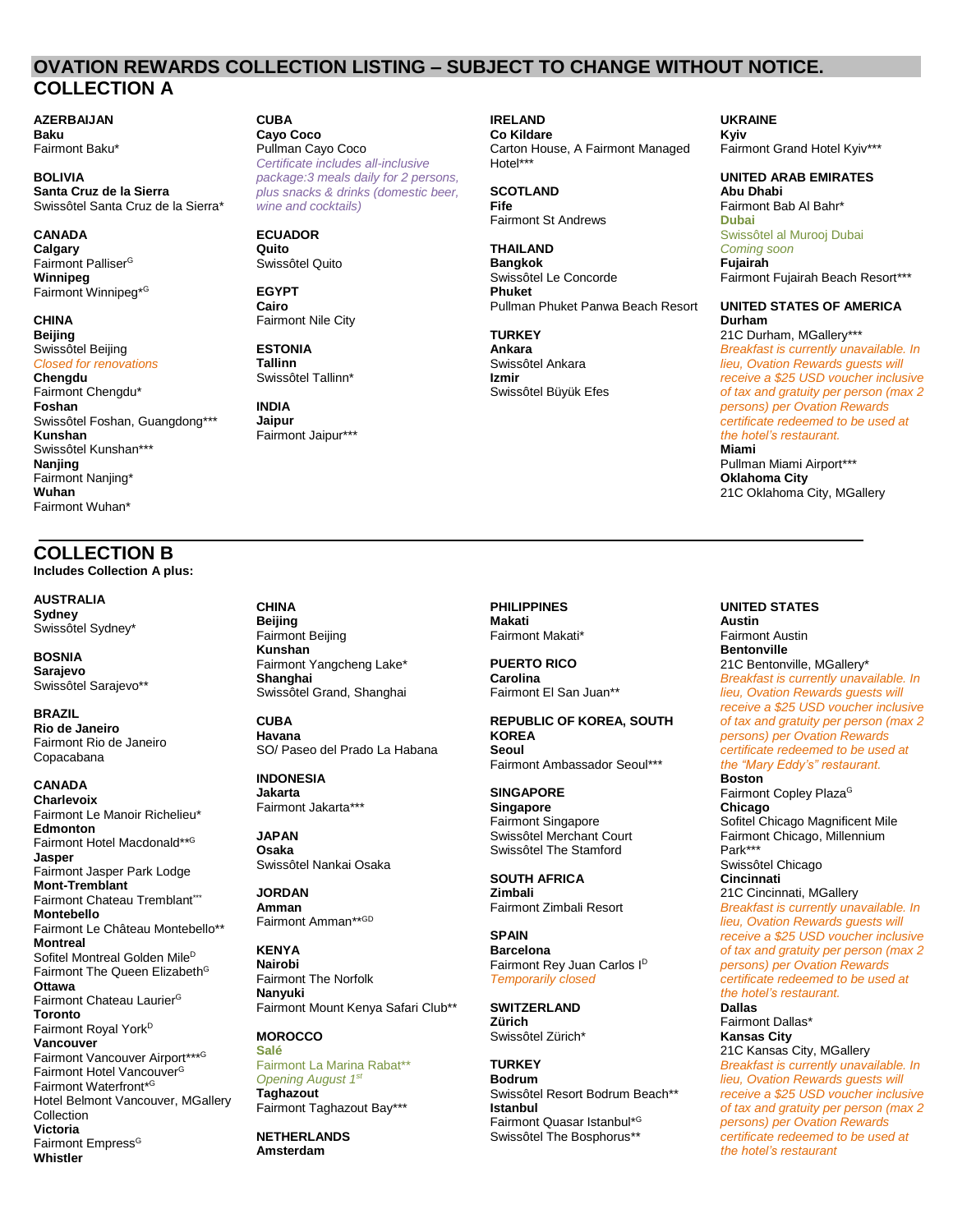**PERU Lima** Swissôtel Lima\*\*\*

## **UNITED ARAB EMIRATES**

**Ajman** Fairmont Ajman **Dubai** Fairmont Dubai\*<sup>G</sup> Swissôtel Al Ghurair Dubai Swissôtel Living Dubai Al Ghurair<sup>+</sup> **Lexington** 21C Lexington, MGallery\* **Louisville** 21C Louisville, MGallery\*\*\* **Los Angeles** Sofitel Los Angeles at Beverly Hills **Miami** Berkley Park MGallery Hotel Collection, Miami Beach\*\*\* **Nashville** 21C Nashville, MGallery\*\*\* **Philadelphia** Sofitel Philadelphia\**.* **Seattle** Fairmont Olympic Hotel **Sonoma**  Fairmont Sonoma Mission Inn &  $S_{n2}$ \*\* **Washington**  Fairmont Washington, D.C.<sup>G</sup>

## **COLLECTION C Includes Collections A & B plus:**

**BERMUDA Hamilton** Fairmont Hamilton Princess & Beach  $Club<sup>G</sup>$ **Southampton** Fairmont Southampton<sup>G</sup> *Closed for renovations*

**CAMBODIA Phnom Penh** Raffles Hotel Le Royal **Siem Reap** Raffles Grand Hotel d'Angkor

**CANADA Banff** Fairmont Banff Springs\*\*<sup>G</sup> **Lake Louise** Fairmont Chateau Lake Louise<sup>G</sup> **Quebec City** Fairmont Le Chateau Frontenac<sup>G</sup> **Vancouver** Fairmont Pacific Rim<sup>G</sup>

**CHINA Hainan** Raffles Hainan **Shanghai** Fairmont Peace Hotel\* G **Shenzhen** Raffles Shenzhen

**GERMANY Hamburg** Fairmont Hotel Vier Jahreszeiten

**INDONESIA Jakarta** Raffles Jakarta\*\*\*

**KENYA Masai Mara** Fairmont Mara Safari Club\*\*\* *Includes full-board meals. Daily park Conservancy fees and park drives are not included.*

**MEXICO Mexico City** Sofitel Mexico City Reforma **Riviera Maya** Fairmont Mayakoba

**MONACO Monte Carlo** Fairmont Monte Carlo

**MOROCCO Marrakech** Fairmont Royal Palm Marrakech\*\*

**PHILIPPINES Manilla** Raffles Makati<sup>+</sup> **POLAND Warsaw** Raffles Europejski

**RUSSIA Moscow** Swissôtel Krasnye Holmy **Sochi** Swissôtel Resort, Sochi Kamelia\*

**SAUDI ARABIA Makkah** Makkah Clock Royal Tower, A Fairmont Hotel Swissôtel Makkah\*\* Swissôtel Al Maqam\*\* **Riyadh** Fairmont Riyadh, Business Gate<sup>G</sup>

**SWITZERLAND Geneva** Fairmont Grand Hotel Geneva\*\*\* **Montreux** Fairmont Le Montreux Palace

**TURKEY Istanbul** Raffles Istanbul

**UNITED ARAB EMIRATES Dubai** Fairmont The Palm\* Raffles Dubai Raffles The Palm Dubai *Coming soon*

**UNITED STATES Berkeley** 

Claremont Club & Spa, A Fairmont Hotel\*\* **Kohala Coast** 

Fairmont Orchid\* G *Maximum stay of 7 nights using Certificates – no back-to-back reservations. No Certificate stays from December 23 to January 1..*

**Los Angeles** Fairmont Century Plaza **Maui**

Fairmont Kea Lani<sup>+</sup> *Requires One-Bedroom Suite certificates. Fairmont, Garden & Mountain view rooms only. Maximum stay of 7 nights using Certificates – no back-to-back reservations. No Certificate stays from December 23 to January 1. Certificates cannot be used to book Villas.*

**New York** Sofitel New York\* **Pittsburgh** Fairmont Pittsburgh\* **San Diego** Fairmont Grand Del Mar **San Francisco** Fairmont San Francisco **Santa Monica** Fairmont Miramar Hotel & Bungalows **Scottsdale** Fairmont Scottsdale Princess\*\*\* Room categories impacted through renovations **Washington DC**

Sofitel Washington D.C. Lafayette Square\*\*

**COLLECTION D Includes Collections A, B, C plus:**

**BARBADOS St. James** Fairmont Royal Pavilion\*

**ENGLAND London** The Savoy, A Fairmont Managed **MALDIVES Maldives** Raffles Maldives Meradhoo Resort<sup>+\*</sup> *Beach Villa only. Overwater Villas are subject to hotel's room category upgrade fees.*

**SAUDI ARABIA Makkah** Raffles Makkah Palace\*\*\*

**SEYCHELLES Praslin**

**UNITED STATES New York** The Plaza, A Fairmont Managed Hotel **San Francisco** Fairmont Heritage Place,